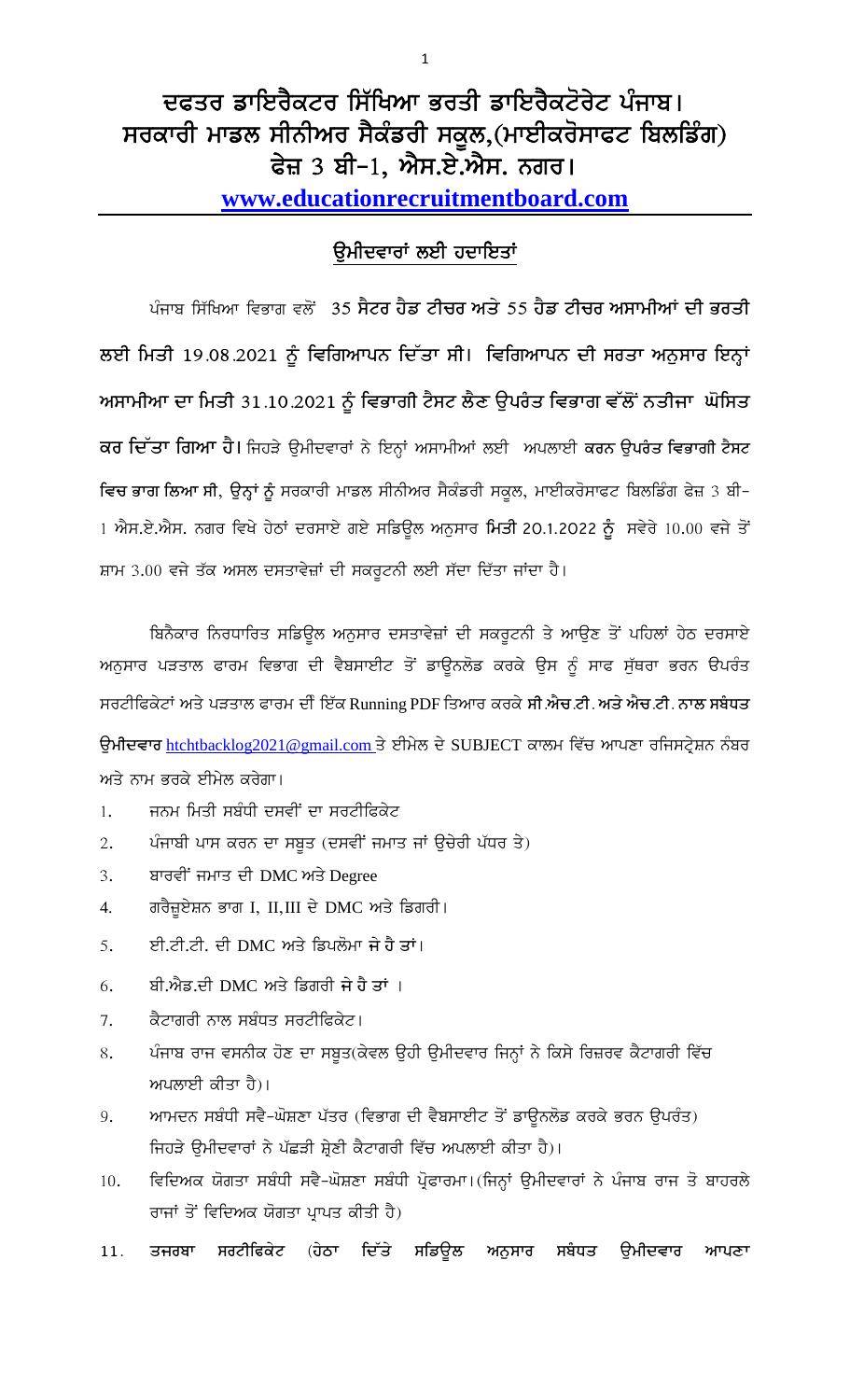ਤਜਰਬਾ ਸਰਟੀਫਿਕੇਟ ਸਬੰਧਤ ਬੀ.ਪੀ.ਈ.ਓ. ਅਤੇ ਸਬੰਧਤ ਜਿਲਾ ਸਿੱਖਿਆ ਅਫਸਰ (ਐ.ਸਿ.) ਤੋਂ ਪ੍ਰਤੀ ਹਸਤਾਖਰ ਕਰਵਾਉਣਗੇ। ਇਹ ਸਰਟੀਫਿਕੇਟ ਵਿਭਾਗ ਵੱਲੋਂ ਜਾਰੀ ਪ੍ਰਫਾਰਮੇ (ਜੋ ਕੀ ਵਿਭਾਗ ਵੱਲੋਂ ਆਪਣੀ ਵੈਬਸਾਈਟ ਤੇ ਅਪਲੋਡ ਕੀਤਾ ਹੋਇਆ ਹੈ, ਅਨੁਸਾਰ ਹੀ ਤਿਆਰ ਕਰਵਾਉਣਗੇ)

ਪੜਤਾਲ ਫਾਰਮ  $12.$ 

ਉਮੀਦਵਾਰ ਦਸਤਾਵੇਜ਼ਾਂ ਦੀ ਸਕਰੂਟਨੀ ਤੇ ਆਉਣ ਸਮੇਂ ਆਪਣੇ ਨਾਲ ਅਸਲ ਸਰਟੀਫਿਕੇਟ, ਸਰਟੀਫਿਕੇਟ ਦੀਆਂ ਖੁਦ ਤਸਦੀਕ ਕੀਤੀਆਂ ਫੋਟੋਕਾਪੀਆਂ ਦਾ ਇੱਕ ਸੈਂਟ, ਆਪਣੀ ਪਾਸਪੋਰਟ ਸਾਈਜ ਦੀਆਂ 4 ਫੋਟੋਆਂ, ਜਮ੍ਹਾਂ ਕਰਵਾਈ ਗਈ ਫੀਸ ਦਾ ਸਬੂਤ, ਆਨਲਾਈਨ ਅਪਲਾਈ ਕਰਨ ਦਾ ਫਾਰਮ, ਵਿਭਾਗ ਦੀ ਵੈਬਸਾਈਟ ਤੋਂ ਡਾਊਨਲੋਡ ਕੀਤਾ ਪੜਤਾਲ ਫਾਰਮ ਫਾਈਲ ਕਵਰ ਵਿੱਚ ਟੈਗ ਕਰਕੇ ਸਾਰੇ ਅਸਲ ਸਰਟੀਫਿਕੇਟ ਅਤੇ ਤਸਦੀਕੀ ਫੋਟੋਕਾਪੀਆਂ ਉਕਤ ਦਰਸਾਈ ਤਰਤੀਬ ਅਨੁਸਾਰ ਵੱਖਰੀਆਂ ਫਾਈਲਾਂ ਵਿੱਚ ਲਗਾ ਕੇ ਦਸਤਾਵੇਜ਼ਾਂ ਦੀ ਸਕਰੂਟਨੀ ਲਈ ਨਿੱਜੀ ਤੌਰ ਤੇ ਹਾਜ਼ਰ ਹੋਣਗੇ।

## ਸਕਰੂਟਨੀ ਲਈ ਸਡਿਊਲ ਹੇਠ ਅਨੁਸਾਰ ਹੈ:-

| ਮਿਤੀ      | ਕੈਟਾਗਰੀ                   |             | ਕੱਟ ਆਫ ਮੈਰਿਟ               |
|-----------|---------------------------|-------------|----------------------------|
| 20.1.2022 | <b>GENERAL</b>            |             | 106 ਅਤੇ 106 ਤੋਂ ਉੱਪਰ ਵੱਧ   |
|           |                           |             | ਅੰਕ ਪ੍ਰਾਪਤ ਕਰਨ ਵਾਲੇ        |
|           |                           |             | ਉਮੀਦਵਾਰ ਹੀ ਆਪਣੀ            |
|           |                           |             | ਸਕਰੁਟਨੀ ਕਰਵਾਉਣਗੇ।          |
|           | SC (R&O) ESM              | (SELF)      | <b>ALL CANDIDATES</b>      |
|           |                           | (DEPENDENT) | 74 ਅਤੇ 74 ਤੋਂ ਉੱਪਰ ਵੱਧ ਅੰਕ |
|           |                           |             | ਪ੍ਰਾਪਤ ਕਰਨ ਵਾਲੇ ਉਮੀਦਵਾਰ    |
|           |                           |             | ਹੀ ਆਪਣੀ ਸਕਰੂਟਨੀ            |
|           |                           |             | ਕਰਵਾਉਣਗੇ।                  |
|           | <b>GENERAL (ESM)</b>      | (SELF)      | <b>ALL CANDIDATES</b>      |
|           |                           | (DEPENDENT) | 83 ਅਤੇ 83 ਤੋਂ ਉੱਪਰ ਵੱਧ ਅੰਕ |
|           |                           |             | ਪ੍ਰਾਪਤ ਕਰਨ ਵਾਲੇ ਉਮੀਦਵਾਰ    |
|           |                           |             | ਹੀ ਆਪਣੀ ਸਕਰੂਟਨੀ            |
|           |                           |             | ਕਰਵਾਉਣਗੇ।                  |
|           | <b>BC</b>                 |             | 100 ਅਤੇ 100 ਤੋਂ ਉੱਪਰ ਵੱਧ   |
|           |                           |             | ਅੰਕ ਪ੍ਰਾਪਤ ਕਰਨ ਵਾਲੇ        |
|           |                           |             | ਉਮੀਦਵਾਰ ਹੀ ਆਪਣੀ            |
|           |                           |             | ਸਕਰੁਟਨੀ ਕਰਵਾਉਣਗੇ।          |
|           | BC (ESM)                  |             | <b>ALL CANDIDATES</b>      |
|           | <b>GENRAL</b><br>(SPORTS) |             | <b>ALL CANDIDATES</b>      |
|           | <b>SC (R&amp;O)</b>       |             | <b>ALL CANDIDATES</b>      |
|           | (SPORTS)                  |             |                            |

ਸੀ.ਐਚ.ਟੀ.